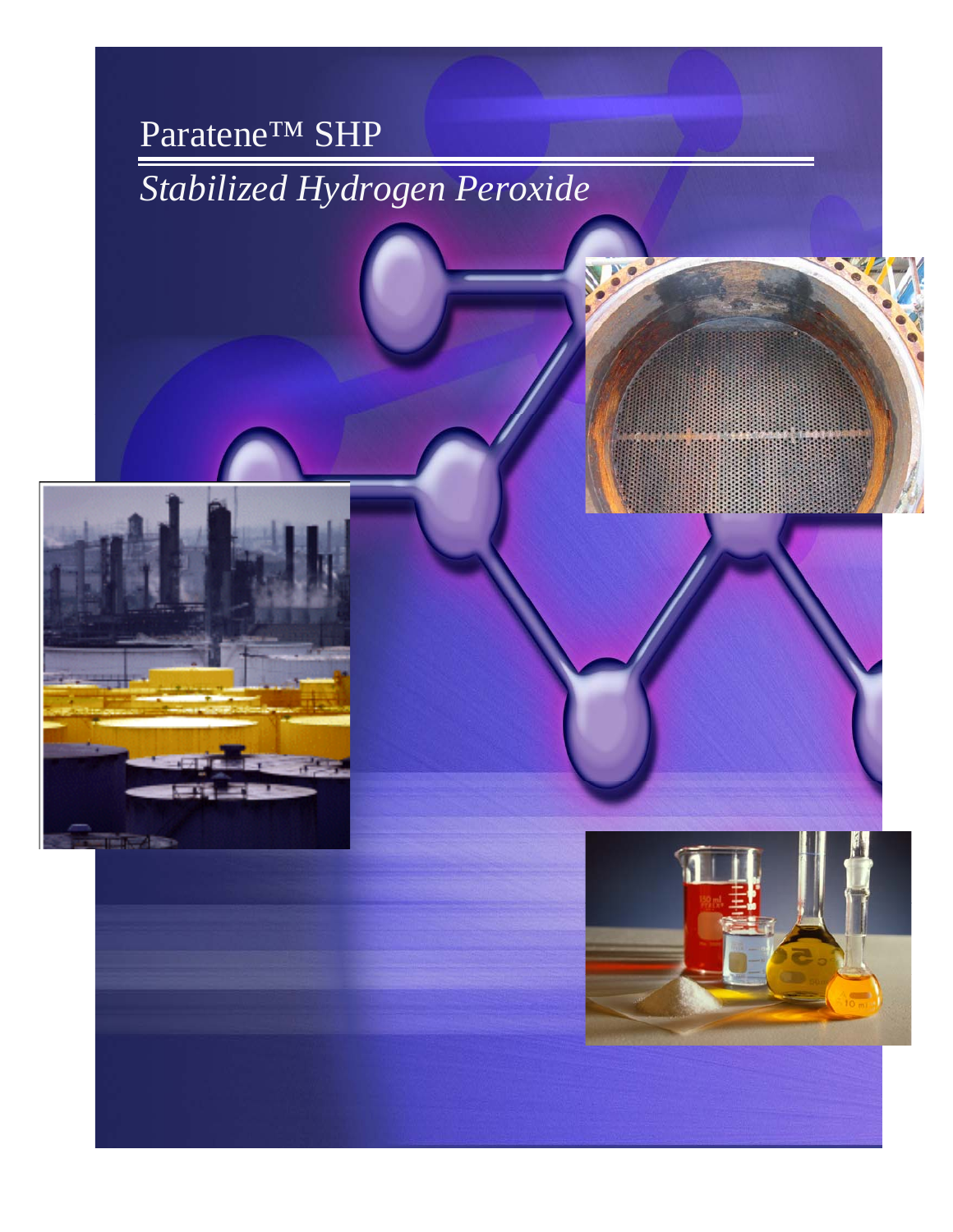# **PARATENE™ SHP**

# *"Control and Removal of Iron Sulphides and Polysulphides"*

#### **Introduction**

Iron sulphides and polysulphides result from the interaction of hydrogen sulphide with iron. Many Canadian oilfields have production problems directly related to the build up of iron sulphides. These problems include, plugging of water injection wells, the formation of pads in treaters, and agglomeration of deposits on contactors in amine systems.

Iron Sulphide (FeS) forms from the direct reaction of H2S with ferrous iron (Fe<sup>2+</sup>) in solution. FeS is soluble in acid and will decompose into ferrous ion and  $H<sub>2</sub>S$  in the reaction:

(1) FeS +  $2H^+ = Fe^{2+} + H_2S$ 

The dissolution of iron sulphide is further complicated when a high partial pressure of  $H_2S$  is present. Reaction (1) is reversible, and under high H2S pressures, even strong acids will not encourage the iron sulphide particles to dissolve. This occurs rarely in surface equipment, but is a common problem in trying to remove FeS deposits formed in producing formations.

Iron Polysulphide (FeSx) represents an entirely different problem. Polysulphides form because both iron and sulphur have multiple oxidation states, and can form combinations that can be either depleted or enriched in one of the two elements. The resulting crystals are not soluble in most acids (nitric being the exception), and an oxidizing agent is required to remove them. FeS and FeSx will react with oxidizing agents in predictable ways. For example, consider the reaction of chlorine dioxide with iron sulphide:

 $(2)$  4FeS + 11ClO<sub>2</sub> = 2Fe<sub>2</sub>O<sub>3</sub> + 4SO<sub>4</sub><sup>2</sup> + 11Cl<sup>-</sup>

The exact reaction of chlorine dioxide depends on pH, but in general the addition of an excess of oxidizing agent in the presence of iron sulphides will result in the formation of iron oxides and either elemental sulphur or sulphate ion.

# **Common Industry Oxidizing Agents**

Various oxidizing agents have been considered or used to dissolve or convert iron sulphide. Several of these are listed below.

*Chlorine Dioxide* is a yellowish gas that can form a solution with water. Chlorine Dioxide does not act in the same manner as sodium hypochlorite, but more like hydrogen peroxide. Chlorine dioxide is toxic, and can form explosive mixtures with air. Chlorine dioxide undergoes the reactions shown in equation 2. Chlorine dioxide is also fairly corrosive.

*Sodium Hypochlorite (bleach)* is a powerful and common oxidizing agent. It reacts slowly with iron sulphides and forms iron oxides and elemental sulphur. Bleach is also exceptionally corrosive.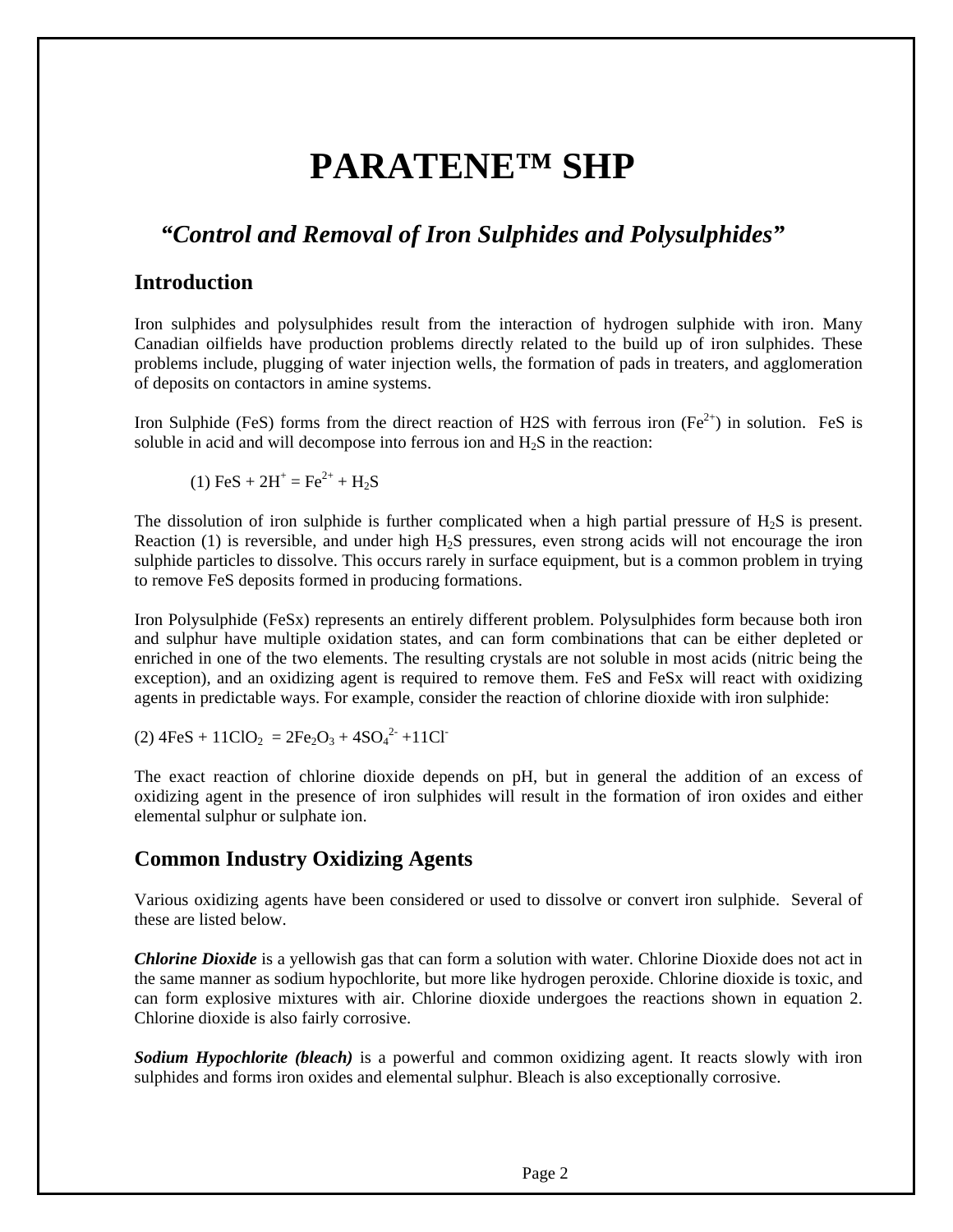**Potassium Permanganate (KMnO<sub>4</sub>)** is used in industrial and municipal water treating to remove  $H_2S$  and to treat Iron Sulphides. The reactions of  $KMnO<sub>4</sub>$  result in the formation of elemental sulphur or sulphate, iron oxide, and manganese dioxide. KMnO<sub>4</sub> is an effective method for dissolving finely dispersed iron sulphides or dissolved hydrogen sulphides, but works poorly on iron sulphide deposits, as it forms an insoluble layer of manganese dioxide on the surface of the deposit. The formation of manganese dioxide prevents penetration of the KMnO4 to the active deposit surface, limiting the amount of the deposit that may be dissolved. The manganese dioxide formed is also an additional insoluble deposit. It can be removed by reacting it with a strong acid, but it will react with hydrochloric acid to form chlorine gas.

*Hydrogen Peroxide* has been used for the removal of iron sulphides and the control of hydrogen sulphide in industrial and municipal water treating. In the presence of metal ions in solution, hydrogen peroxide decomposes exothermically to form water and oxygen. This effect limits effectiveness of hydrogen peroxide in oilfield applications, as the oxygen does not react well with either the H2S or the iron sulphides.

(3)  $H_2O_2 = H_2O + O_2$ 

Paratene™ SHP incorporates a stabilizer system into hydrogen peroxide. As a result, the hydrogen peroxide does not decompose in the presence of metal ions, and more hydrogen peroxide is available to react with the hydrogen sulphide and iron sulphides. Paratene™ SHP immobilizes the iron as an acid soluble salt, and prevents any reaction with the hydrogen peroxide.

### **Relative Rate of Gas Evolution SHP vs. Hydrogen Peroxide**

The rate of gas evolution is dependant on the temperature, the concentration of the solution and the presence of iron as iron sulphide (FeS) or polysulfide ( $F \in S_2$ ). The experimental results shown below give the peak rates for 175 mls of a 5% solution of hydrogen peroxide or a 5% active solution of SHP.

|      | Temperature °C | <b>Gas Evolution Rate</b><br>millilitres/minute<br><b>SHP</b><br>$H_2O_2$ |      |
|------|----------------|---------------------------------------------------------------------------|------|
| FeS  | 25             | 0.116                                                                     | 0.33 |
|      | 45             | 0.5                                                                       | 187  |
| FeS2 | 25             | .09                                                                       | 2    |
|      | 45             | .09                                                                       | 57   |
|      | 60             | .16                                                                       | 300  |

At low temperatures little or no decomposition of the SHP or Hydrogen peroxide is observed. When the temperature is raised above the critical decomposition temperature (around 35°C) the rate of gas evolution increases rapidly.

### **Corrosion on Carbon Steel**

Corrosion testing for Paratene™ SHP on carbon steel resulted in a very low corrosion rate of 23 mpy. Tests were performed at 20°C, and no decomposition of the hydrogen peroxide could be observed when Paratene™ SHP was in contact with clean carbon steel for a 24-hour period.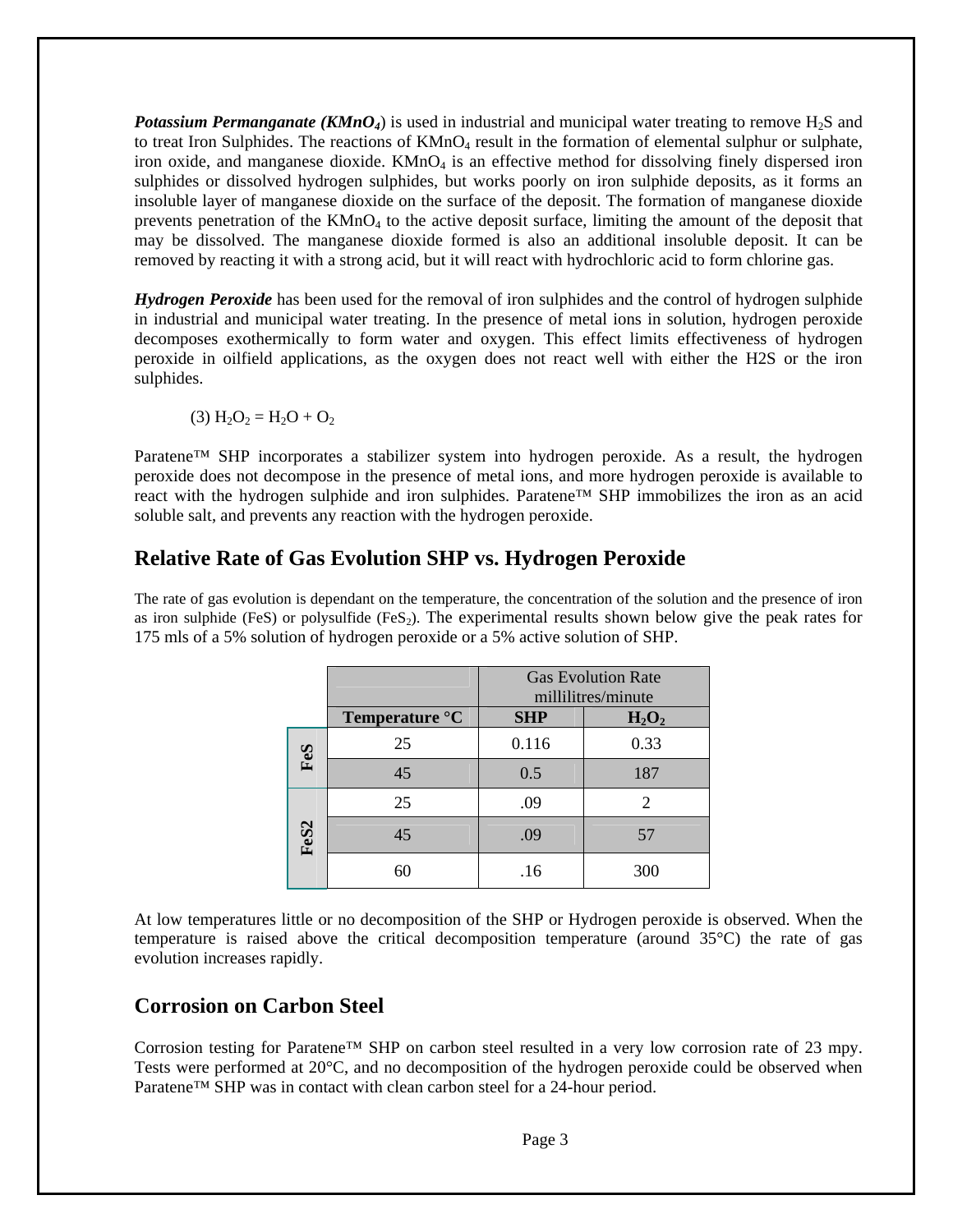# **Relationship Between Iron and Sulphur in Peroxide Requirements**

The ratio of hydrogen peroxide to iron sulphide is ½ mole of hydrogen peroxide per mole of iron, and 4 moles of hydrogen peroxide per mole of sulphur. Thus:

| <b>Sulphide</b>  | MW      | $H_2O_2$<br><b>Moles</b> | Wt $H_2O_2/g$<br>sulphide |
|------------------|---------|--------------------------|---------------------------|
| <b>FeS</b>       | 87.85   | 4.5                      | 1.74                      |
| FeS <sub>2</sub> | 119.85  | 8.5                      | 2.41                      |
| $Fe1-xS$         | < 87.85 | <4.5                     | ${<}1.74$                 |

The amount of scale that can be dissolved is dependant on the relative ratio of iron to sulphur. For a high sulphur scale such as a pyrite, the relative amount of peroxide required goes up, for a low sulphur scale such as Troilite (FeS) or Pyrrhotite (Fe1-xS) the relative amount of peroxide required goes down.

| <b>Sulphide</b>  | Grams sulphide dissolved<br>Per litre of 5% SHP | <b>Grams sulphide dissolved</b><br>Per litre of 10% SHP |
|------------------|-------------------------------------------------|---------------------------------------------------------|
| FeS              | 28.73                                           | 57.46                                                   |
| FeS <sub>2</sub> | 20.74                                           | 41.48                                                   |
| $Fe1-xS$         | >28.73                                          | >57.46                                                  |

As an example, one gram of our baseline referenced iron sulphide material with 100 ml of Paratene™ SHP (5%) will yield the following results:

| <b>Chemical</b>                | <b>Abundance</b> |
|--------------------------------|------------------|
| Formula                        |                  |
| $Fe(1-x)S$                     | 45-55%           |
| FeS                            | 25-35%           |
| Fe <sub>3</sub> O <sub>4</sub> | 10-15%           |
| FeS <sub>2</sub>               | $1 - 5%$         |
| Fe                             | $1 - 5\%$        |

The initial reaction was carried out at room temperature over night. Based on the analysis, only  $80 - 85\%$ of the sample was an iron sulphide capable of reacting with SHP. The weight of the conversion products was 1.9016 g and the amount of residue after reaction with dilute HCl (cold to dissolve only the conversion products) was 0.128 or 12.8%. The conversion of the iron sulphides was essentially complete. By comparison, reaction with 5% hydrogen peroxide at 45°C for 12 hours, the weight of the sample was essentially unchanged. Some conversion of the black iron sulphide to red  $Fe<sub>2</sub>O<sub>3</sub>$  was observed. Reaction with acid dissolved 75% of the sample with copious release of  $H_2S$ .

When iron pyrite was used instead of reference sulphide the results were fairly similar. When the samples were digested in SHP for 12 hours and then washed with dilute hydrochloric acid, 85% of the pyrite dissolved. When 5% hydrogen peroxide was used, 8% of the sample dissolved after treatment with hydrochloric acid. By comparison potassium permanganate dissolved 30% of the sample after the  $MnO<sub>2</sub>$ was removed by washing with sulphuric acid.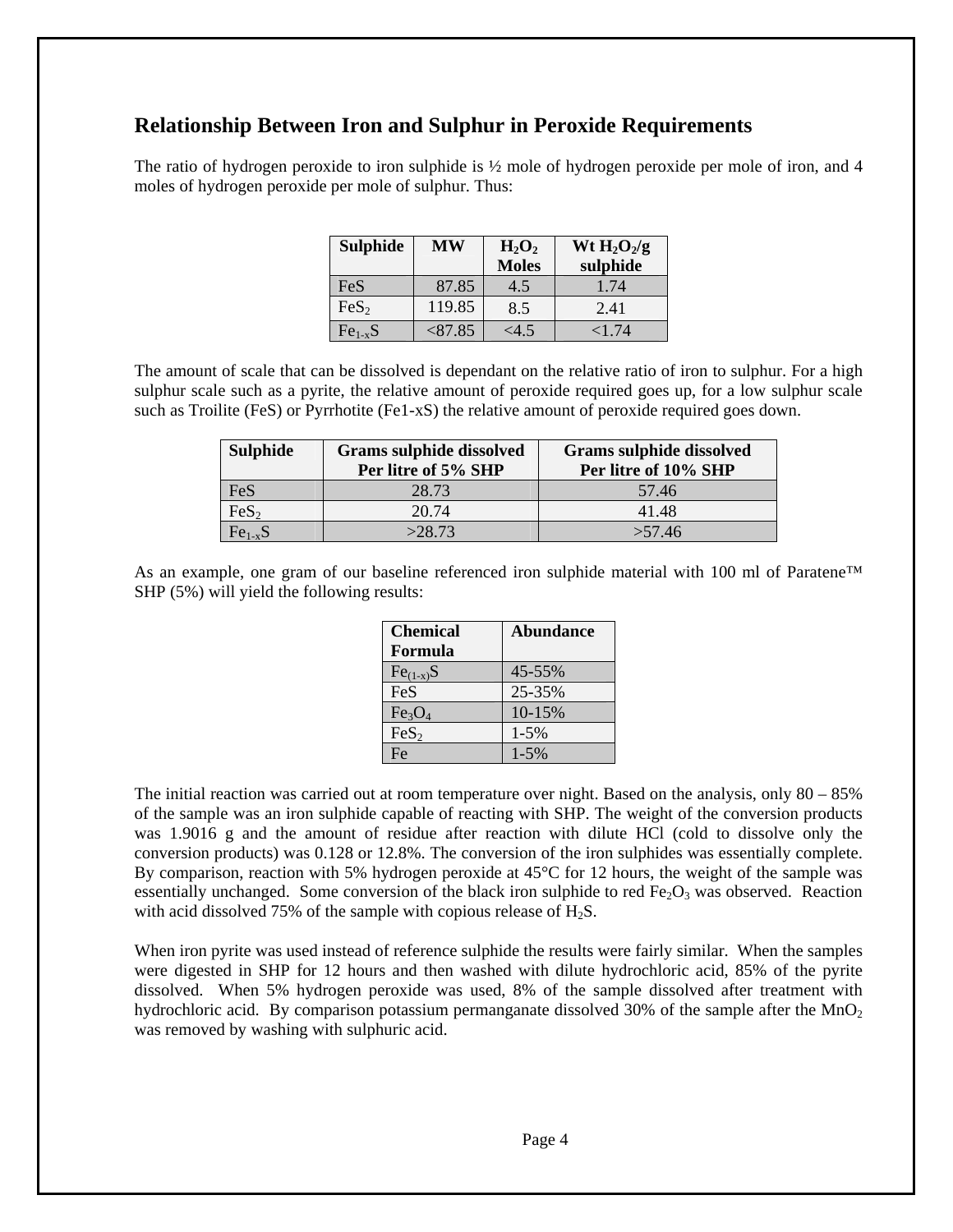#### **Discussion**

The use of hydrogen peroxide is severely limited by the exothermic catalytic decomposition reaction. The rate that decomposition occurs is temperature dependant and limits the amount of hydrogen peroxide to act as an oxidizing agent against iron sulphide or other substrate. When the peroxide is stabilized against decomposition, the reactions with iron sulphides proceed to completion. This improvement of reactivity is most evident when the dissolution of iron pyrite is examined. The pyrite sample was 100% insoluble in non-oxidizing acids such as hydrochloric or sulphuric acid. When treated with stabilized peroxides 85% of the sample dissolved. Similar systems using permanganate failed to dissolve the sample and left behind a substantial amount of insoluble manganese dioxide.

# **Applications of Paratene™ SHP**

#### *Oil and Gas Well Cleanouts*

Paratene™ SHP can be applied as a batch treatment in oil and gas wells to dissolve polymer based drilling mud. The treatment volume of Paratene™ SHP depends on the extent of the problem, the geometry of the injection zone, and the porosity of the zone. Paratene™ SHP is blended as a finished product and is applied undiluted. The treatment volume of Paratene™ SHP should be pumped into the well followed by an equal volume of 15% hydrochloric acid

#### *Water Injection Wells*

Paratene™ SHP can be applied as a batch treatment in water injection wells. The treatment volume of Paratene<sup>™</sup> SHP depends on the extent of the problem, the height of the injection zone, and the porosity of the zone. Paratene™ SHP can be applied either undiluted, or diluted at 1:1 with fresh water. The treatment volume of Paratene™ SHP should be pumped into the well followed by a slug of water, followed by an equal volume of 15% hydrochloric acid.

#### *Treaters and Flow Lines*

Paratene™ SHP can be continuously applied at low concentrations to prevent the formation and accumulation of iron sulphides from forming in treaters and flow lines. The amount of Paratene™ SHP to add is determined by the concentration of H2S and iron sulphide. The following chart can be used as a guideline to determine the recommended dosages.

#### *Industrial Cleaning Applications*

Paratene™ SHP can be applied to remove iron sulphides, iron polysulphides, polythionic acids and pyrophoric iron sulphides in industrial systems such as amine contactors, distillation towers, glycol systems, municipal water treating systems, and other systems where hydrogen sulphide may be present. To apply Paratene<sup>TM</sup> SHP the system should be filled with a solution of water and 30 – 50% of Paratene<sup>™</sup> SHP. The solution should be heated to a temperature of  $35 - 40^{\circ}$ C and circulated for  $4 - 5$ hours. The amount of Paratene™ SHP required will depend on the total amount of expected deposit, and can be calculated from the graphs given for oilfield application. Additional Paratene™ SHP can be added to the system as the job progresses. Concentrations of more than 5% hydrogen peroxide must be avoided, as higher concentrations of  $H_2O_2$  can be corrosive to carbon steel